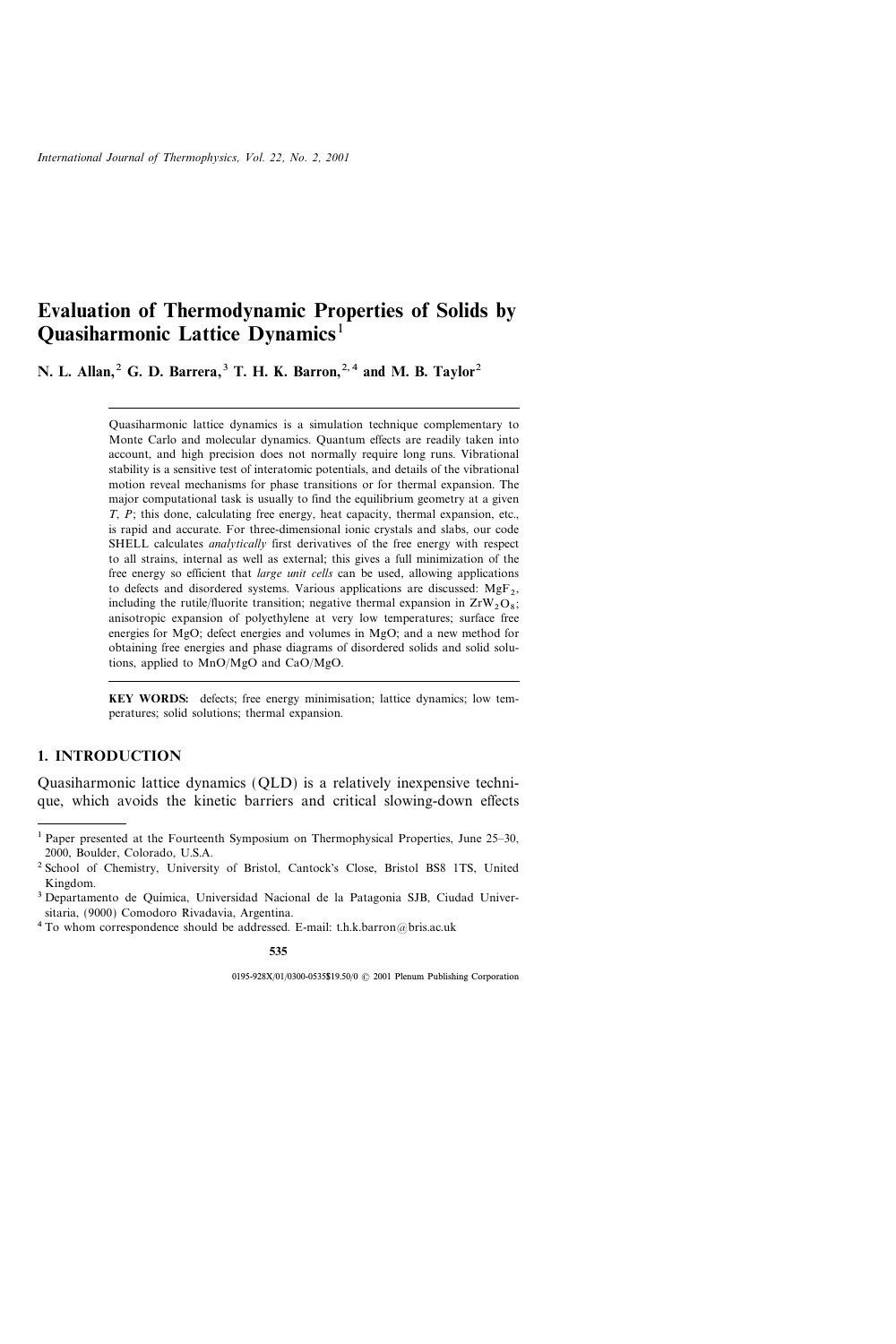suffered by Monte Carlo (MC) and molecular dynamics (MD) and has the advantage that free energies and derived properties such as entropy and heat capacity can be calculated directly with a high precision. QLD also gives a sensitive test for interatomic potentials, in that imaginary phonon frequencies may indicate at once that a trial potential is invalid. The main disadvantage is that QLD is valid only when vibrational amplitudes are fairly small, and so other techniques must be used at high temperatures as melting is approached. We first outline the technique, as applied by our recent code SHELL [1], and then present the set of illustrative examples listed in the abstract.

### 2. THEORETICAL METHODS

Our new code SHELL [1] uses both lattice statics and QLD, and is designed for the efficient study of solids and slabs with periodic structures and *many* internal strains. In its present form, two- and three-body potentials represent short-range forces. Ionic and polarizability effects are taken into account by using the well-known shell model, in which each ion consists of a massive "core" and a massless "shell"; both core and shell are charged, and so their relative displacement produces an electric dipole.

For structure optimization, we minimize the free energy using its strain derivatives. Most previous work has used the zero static internal stress approximation (ZSISA), or minor variations thereof, in which only external coordinates (dimensions of the unit cell) are relaxed using fully dynamic free energy derivatives, while internal coordinates (positions of the ions in the unit cell) are relaxed using static energy derivatives. The static energy derivatives are easy to calculate analytically and the small number of external free energy derivatives are obtained numerically. ZSISA gives optimized external coordinates correctly to first order [2], but to get correct internal coordinates requires a full minimization of the free energy with respect to all coordinates; and even for moderately sized unit cells, to do this by numerical differentiation is normally prohibitively expensive. SHELL therefore adopts a method suggested for complex ionic crystals by Kantorovich [3] and calculates the full set of free energy first derivatives analytically; this makes possible a valid treatment of the atomic positions within the unit cell.

For optimization at an applied pressure  $P_{ext}$ , we minimize the "availability" [4]  $\tilde{G} = F + P_{ext}V$  with respect to all strains. In QLD the Helmholtz free energy,  $F$ , at temperature  $T$  is the sum of static and vibrational contributions:

$$
F(\mathcal{E}, T) = \Phi_{\text{stat}}(\mathcal{E}) + F_{\text{vib}}(\mathcal{E}, T)
$$
 (1)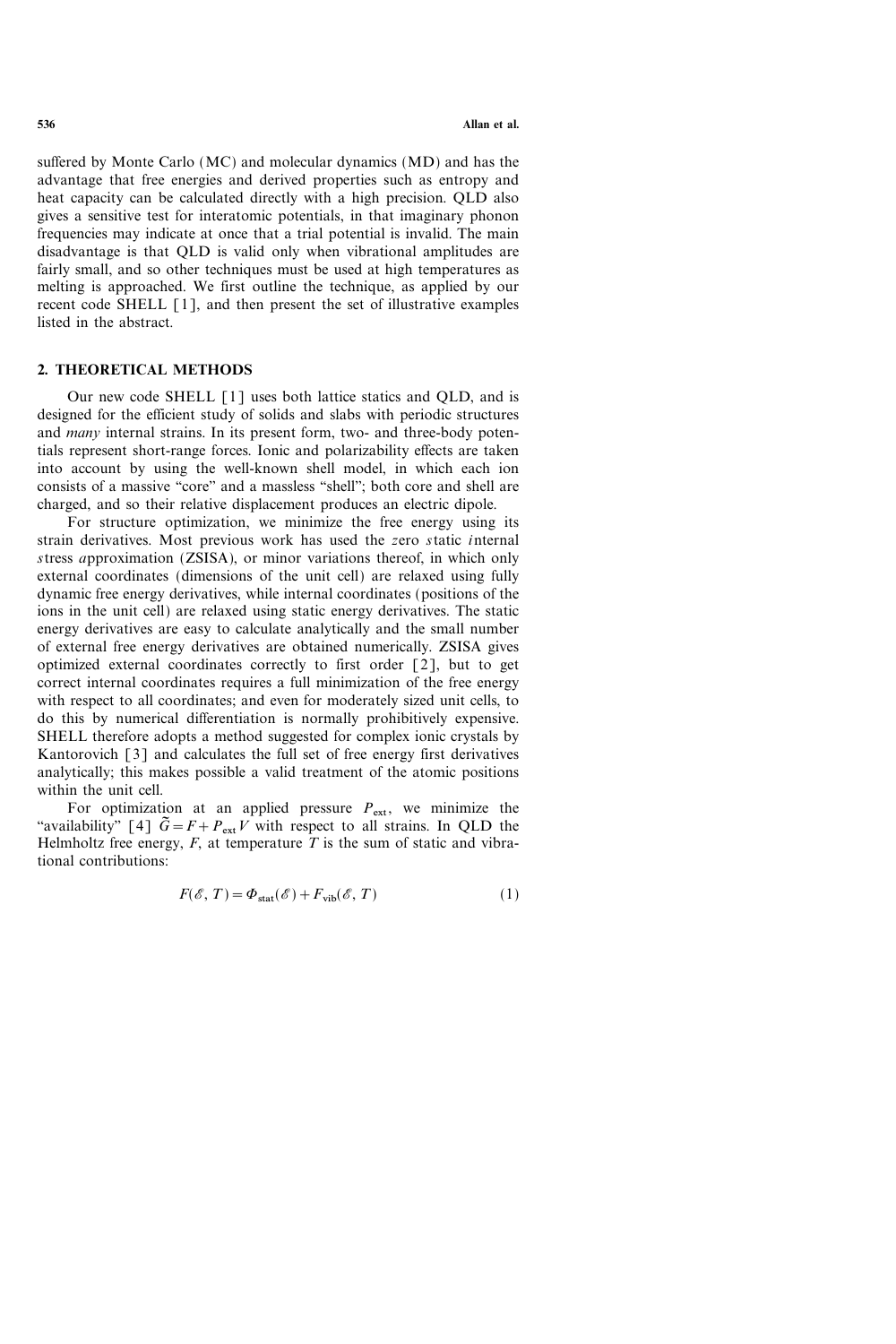#### Properties of Solids by Quasiharmonic Lattice Dynamics 537

where  $\mathscr E$  denotes the full set of strain variables, comprising both external  $(\eta_{\lambda})$  and internal  $(\varepsilon_k)$  strains.  $\Phi_{\text{stat}}$  is thus the potential energy of the static lattice in a given state of strain  $\mathscr E$ . Traditional static lattice simulations evaluate only  $\Phi_{\text{stat}}$  and its strain derivatives.

 $F_{vib}$  is the sum of harmonic vibrational contributions from all the normal modes of vibration and, for a periodic structure, is given by

$$
F_{\text{vib}} = \sum_{\mathbf{q}, j} \left\{ \frac{1}{2} h v_j(\mathbf{q}) + k_\mathbf{B} T \ln[1 - \exp(-h v_j(\mathbf{q})/k_\mathbf{B} T)] \right\}
$$
 (2)

in which the first term is the zero-point energy. The frequencies  $v_i(q)$  of modes with wavevector q are obtained by diagonalizing the dynamical matrix  $D(q)$  [5], which is a function of the strain  $\mathscr E$ . The strain derivatives are given by

$$
\left(\frac{\partial F_{\text{vib}}}{\partial \mathscr{E}_{\mathbf{A}}}\right)_{\mathscr{E}',T} = \sum_{\mathbf{q},j} \left\{ \frac{h}{2v_j(\mathbf{q})} \left( \frac{1}{2} + \frac{1}{\exp(hv_j(\mathbf{q})/k_{\mathbf{B}}T) - 1} \right) \left( \frac{\partial v_j^2(\mathbf{q})}{\partial \mathscr{E}_{\mathbf{A}}}\right)_{\mathscr{E}'} \right\} \tag{3}
$$

where  $\mathscr{E}'$  denotes that all the  $\mathscr{E}$  are kept constant except for the differentiation variable  $\mathscr{E}_A$ . SHELL uses first-order perturbation theory to derive  $(\partial v_j^2(\mathbf{q})/\partial \mathscr{E}_A)_{\mathscr{E}}$  from analytic expressions for  $(\partial D/\partial \mathscr{E}_A)_{\mathscr{E}}$ . Details and full expressions are given in Refs. 6-8. A variable metric method  $\lceil 9 \rceil$  is used to minimize  $F+P_{ext}V$  with respect to the  $\mathscr{E}_A$ . The static energy Hessian,  $(\partial^2 \Phi_{\text{stat}}/\partial \mathscr{E}_A \partial \mathscr{E}_B)$ , is used as an approximation to  $(\partial^2 F/\partial \mathscr{E}_A \partial \mathscr{E}_B)$  in the first step; in subsequent iterations the  $(\partial F/\partial \mathscr{E}_A)$  are calculated in the new configuration and the inverse Hessian updated.

The reliability of QLD at high temperatures can be investigated by comparison with classical MC or MD simulations. For ionic solids we have found that QLD is usually valid up to about one-half to two-thirds of the melting point.

### 3. APPLICATIONS

### 3.1. Mg $F<sub>2</sub>$

Our simplest example is the rutile phase of  $MgF<sub>2</sub>$ , which has a small unit cell with only one internal degree of freedom. The potentials are derived from a calculated Hartree–Fock (HF) potential energy hypersurface [10]. We have carried out not only QLD, but also MD and MC simulations for comparison. The latter two used a simulation cell containing 192 Mg and 384 F ions arranged initially in a box of sides  $4 \times 4.52$ ,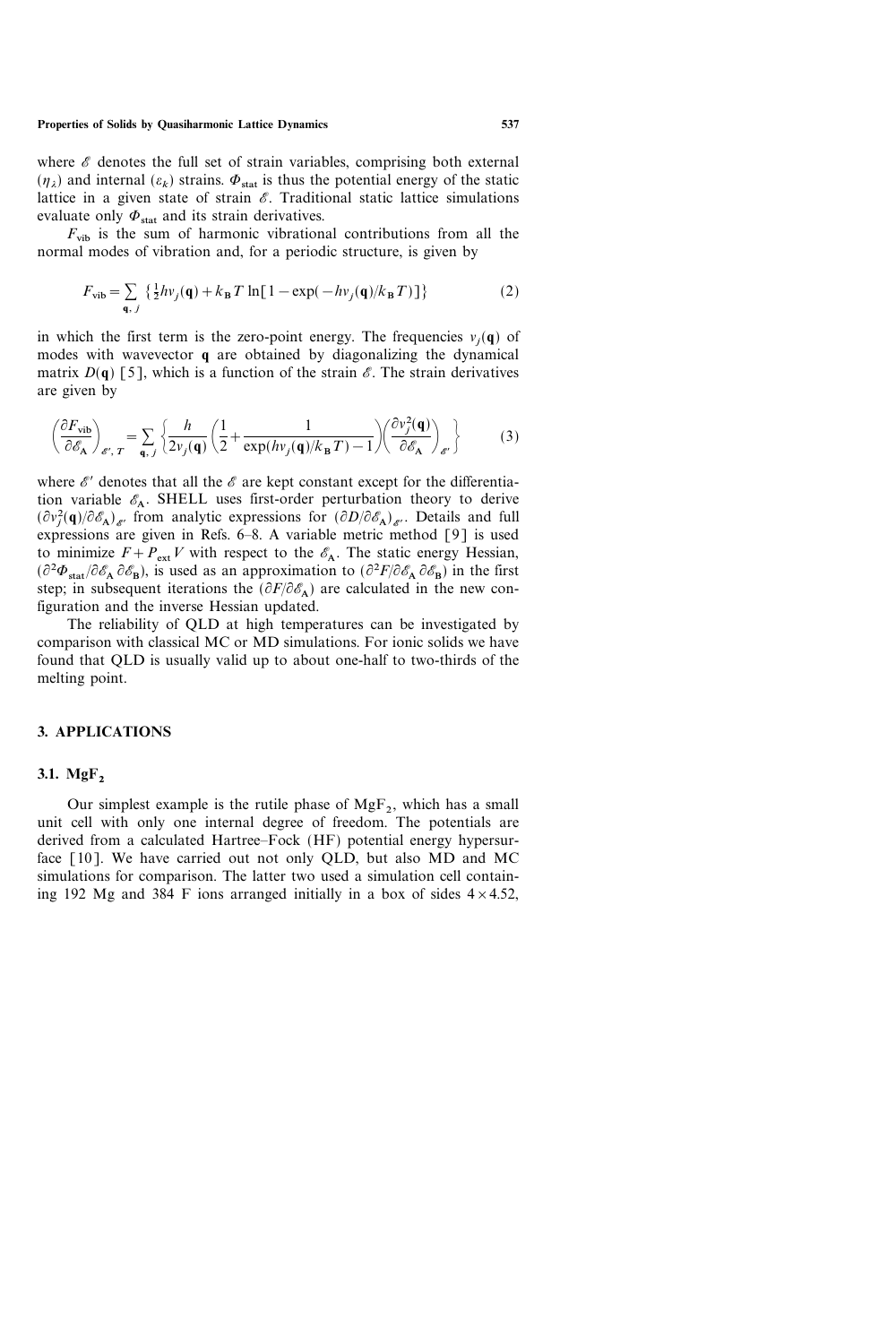$4 \times 4.52$ , and  $6 \times 3.09$  Å. In the MC simulations, the thermodynamic data were collected over  $10^7$  steps after a  $10^7$ -step equilibration.

HF theory generally overestimates lattice parameters, and for  $MgF<sub>2</sub>$ the HF lattice parameters a and c are slightly larger than experiment  $\lceil 11 \rceil$ . For the new potential obtained by fitting to HF energies,  $a$  is too small by about 0.3% and c too large by about 4% (Fig. 1). However, the variation with  $T$  of  $a$  and  $c$  is close to experiment. Below the Debye temperature  $(\Theta_{\mathbf{D}})$  the MC values for a and c are slightly lower than the QLD values, because only QLD takes account of quantum effects (largely zero-point vibration) which expand the lattice by a small amount. The MC and MD results are in good agreement. Around  $\mathcal{O}_D$  the QLD results are in good agreement with MC and MD, but for  $T \ge 1300$  K they diverge, a characteristic indication that the quasiharmonic approximation is starting to fail.

Simulations are a valuable means of examining widely used quantities for which data are sparse. For example, one key quantity in geophysics is the isothermal Anderson–Grüneisen function,  $\delta_{\tau}$ , and its variation with pressure,

$$
\delta_T = -(\partial \ln B_{\mathcal{F}}/\partial \ln V)_P = -(\partial \ln \beta/\partial \ln V)_T \tag{4}
$$

where  $\beta$  is the volumetric thermal expansion coefficient  $[=(\partial V/\partial T)_P/V]$ and  $B_{\tau}$  the isothermal bulk modulus. For the rutile phase of MgF<sub>2</sub> over its entire pressure range, we find that  $\beta$  is approximately proportional to  $V^t$  at 300 K, where  $t \approx 7$ , so giving  $\delta_T$  a constant value of 7. For the fluorite phase adopted at high pressures [10], in contrast,  $\delta_T$  decreases with pressure, from  $\approx 5.7$  at the transition to  $\approx 4.7$  at 80 GPa.

### 3.2. Negative Thermal Expansion— $ZrW_2O_8$

 $ZrW_2O_8$  exhibits large *negative* thermal expansion [12, 13] from 0.3 to 1050 K; at 428 K there is a transition to a disordered phase, but the ordered phase provides an excellent test of our methods. The unit cell is cubic and comprised of  $WO_4$  tetrahedra sharing corners and  $ZrO_6$ octahedra linked in such a way that each octahedron shares corners with six different  $WO_4$  tetrahedra. Each  $WO_4$  tetrahedron shares only three of its four oxygens with adjacent  $ZrO<sub>6</sub>$  octahedra.

Our QLD calculations for  $ZrW_2O_8$  are analogous to those for  $MgF_2$ . For the intraoctahedron  $O-Zr-O$  and intratetrahedron  $O-W-O$  interactions, we used a Urey-energy term,  $E = \frac{1}{2}k(r_{\text{O}-\text{O}} - r_{\text{e}})^2$ , where  $r_{\text{O}-\text{O}}$  is the O-O distance and  $r_e$  a constant, rather than an angle term. The calculated linear thermal expansion coefficient  $\alpha$  (= $\beta$ /3) over the range 50 to 300 K is  $-3.5\times10^{-6}$  K<sup>-1</sup> (experiment  $\approx -8.3\times10^{-6}$  K<sup>-1</sup> [13]).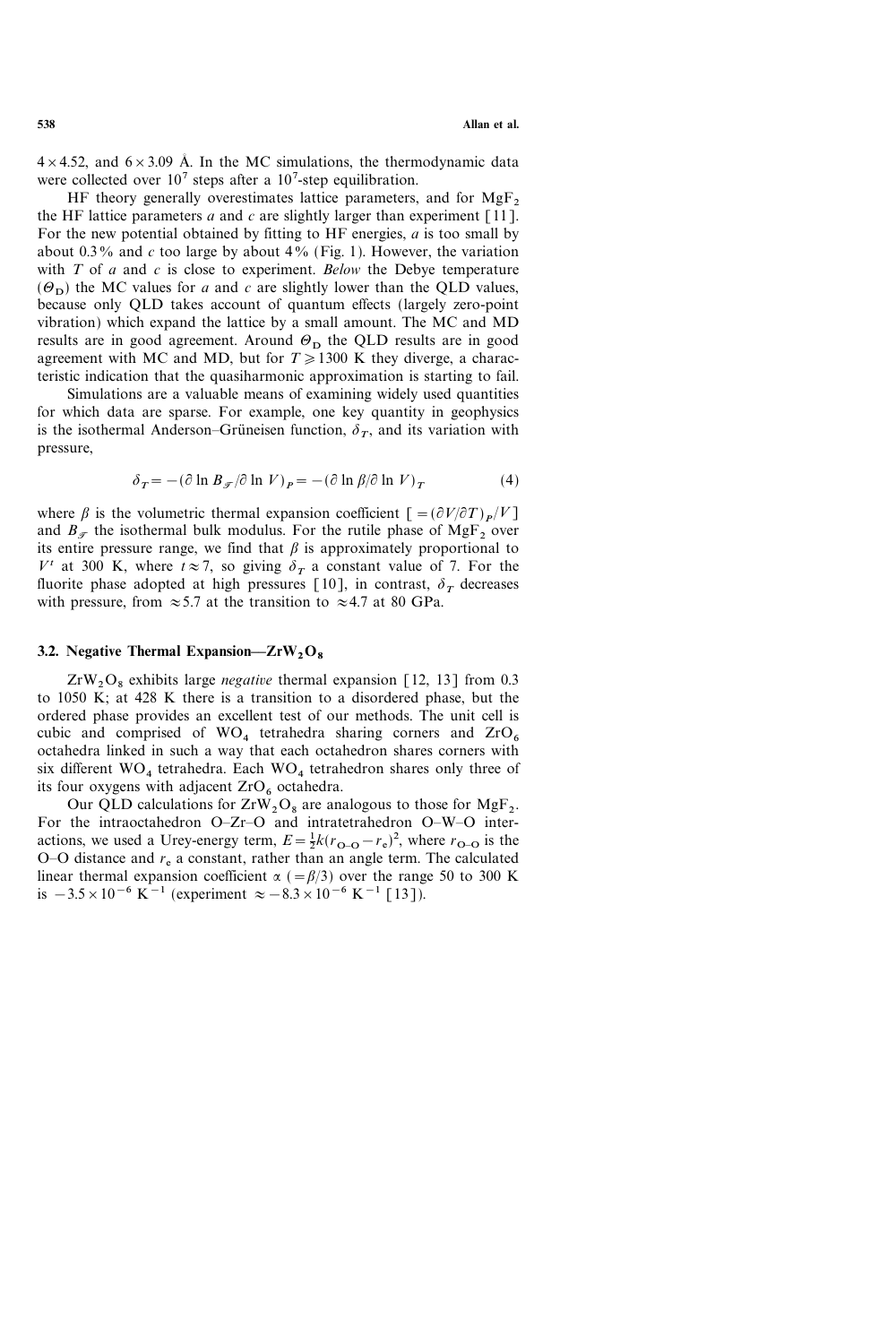

MgF<sub>2</sub> 3.24  $3.2$  $3.16$  $3.12$ 3.08 QLD MD Δ 3.04 **MC** Exp 3 250 500 750 1000 1250 1500  $\mathbf 0$ **Temperature, K** 

Fig. 1. Calculated values of a and c for  $MgF_2$ , with experimental data from Ref. 11.

MgF<sub>2</sub>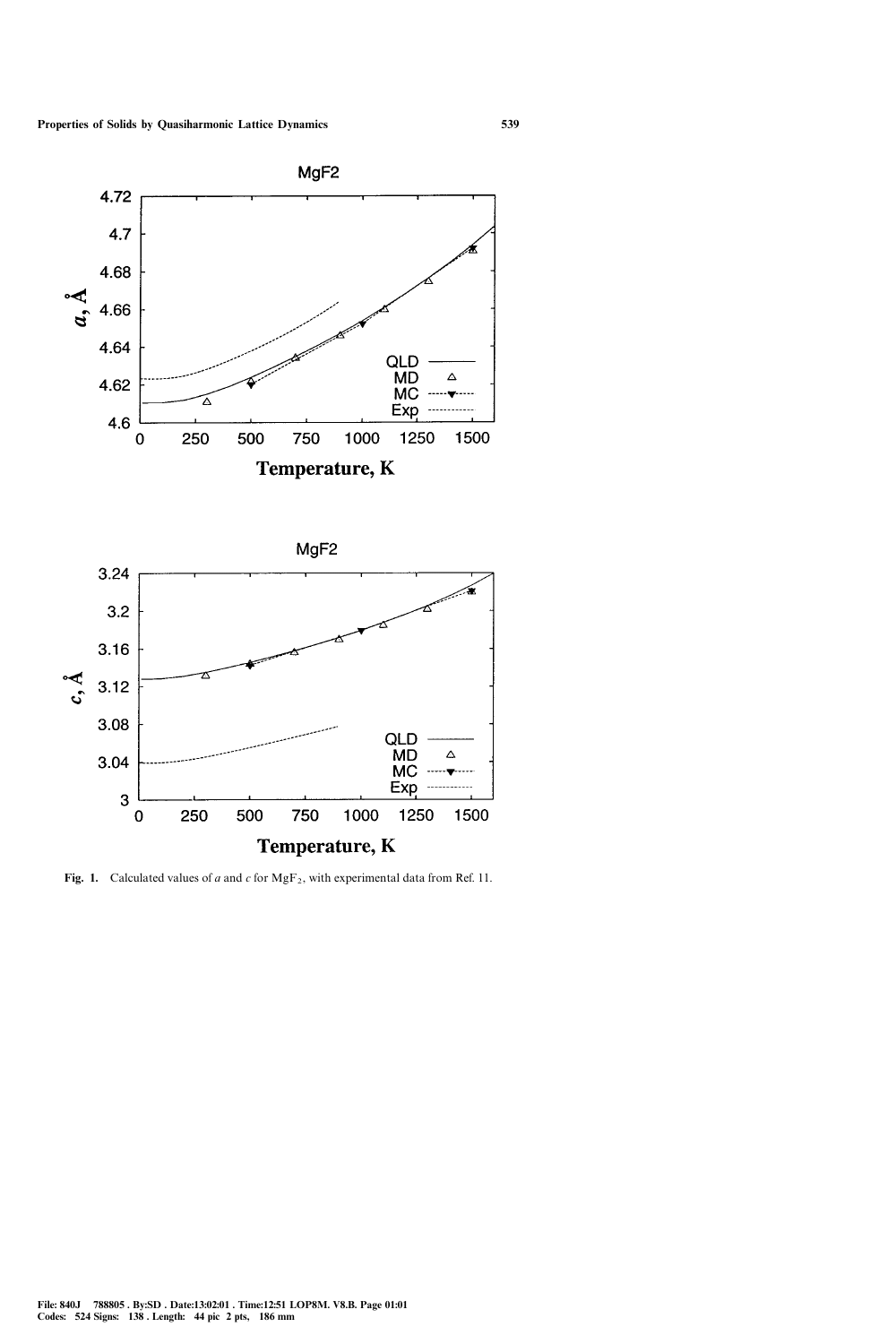To understand why this type of cubic structure has negative thermal expansion, we recall the thermodynamic relation  $\beta = (\partial S/\partial V)_{T/B_{\sigma}}$ . Since  $B_{\tau}$  is always positive,  $\beta$  and  $(\partial S/\partial V)_T$  have the same sign.  $(\partial S/\partial V)_T$  is negative for  $ZrW_2O_8$ , due largely to the  $Zr-O-W$  transverse vibrations, which increase in frequency with increasing  $Zr-W$  internuclear separation (cf. the transverse vibrations of a stretched violin string). This tension effect [14] predominates, in general, only in open structures. A useful and related treatment in terms of "rigid unit modes" has been given by Pryde et al. [15].

At pressures over 0.2 GPa, cubic  $ZrW_2O_8$  undergoes a phase transition to a denser orthorhombic phase [16]. In this less open structure, both calculated and observed expansion coefficients are negative and an order of magnitude smaller than for the cubic phase.

# 3.3. Very Low Temperatures-Polyethylene

At low temperatures,  $C_P$  and expansion coefficients  $\alpha_i$  are very small, tending to zero as  $T \rightarrow 0$ ; but they can be measured down to  $\approx 1$  K or lower by sensitive techniques [17, 18]. Such measurements give information about low energy levels and their strain dependence. At these temperatures MC and MD cannot simulate  $C_P$  and  $\alpha_{\lambda}$ , but the analytical methods of QLD obtain them to a high precision if increasingly fine grids are used for integrating over **q** as  $q = 0$  is approached [19].

We have applied QLD to short-range models of orthorhombic polyethylene [20]. The unit cell has 3 external and 6 internal degrees of freedom. Zigzag polymer chains run in the c-direction, interacting weakly with neighboring chains, so that  $c_{33}$  is much larger than  $c_{11}$  or  $c_{22}$ ;  $\alpha_c$  is therefore small and negative because of the tension effect in the  $C-C$  bonds. Above 100 K, X-ray diffraction shows that  $\alpha_a$  and  $\alpha_b$  are positive, with  $\alpha_a$ about double  $\alpha_b$ . At low temperatures dilatometric measurements on drawn samples show that the mean of  $\alpha_a$  and  $\alpha_b$  remains positive but do not give separate values. All our models indicate that below about 10 K the anisotropy between  $\alpha_a$  and  $\alpha_b$  is greatly reduced or even reversed, due largely to a "rotational tension" effect  $\lceil 14 \rceil$  that rotates bonds in crystals of low symmetry.

### 3.4. Surface Free Energies

We have used full minimization of the free energy to study the  $\{001\}$ and  $\{110\}$  surfaces of MgO, using a well-established set of shell-model potentials [21]. Our strategy differs from the two-region strategy commonly used for static calculations [22, 23]. We consider a slab, infinite in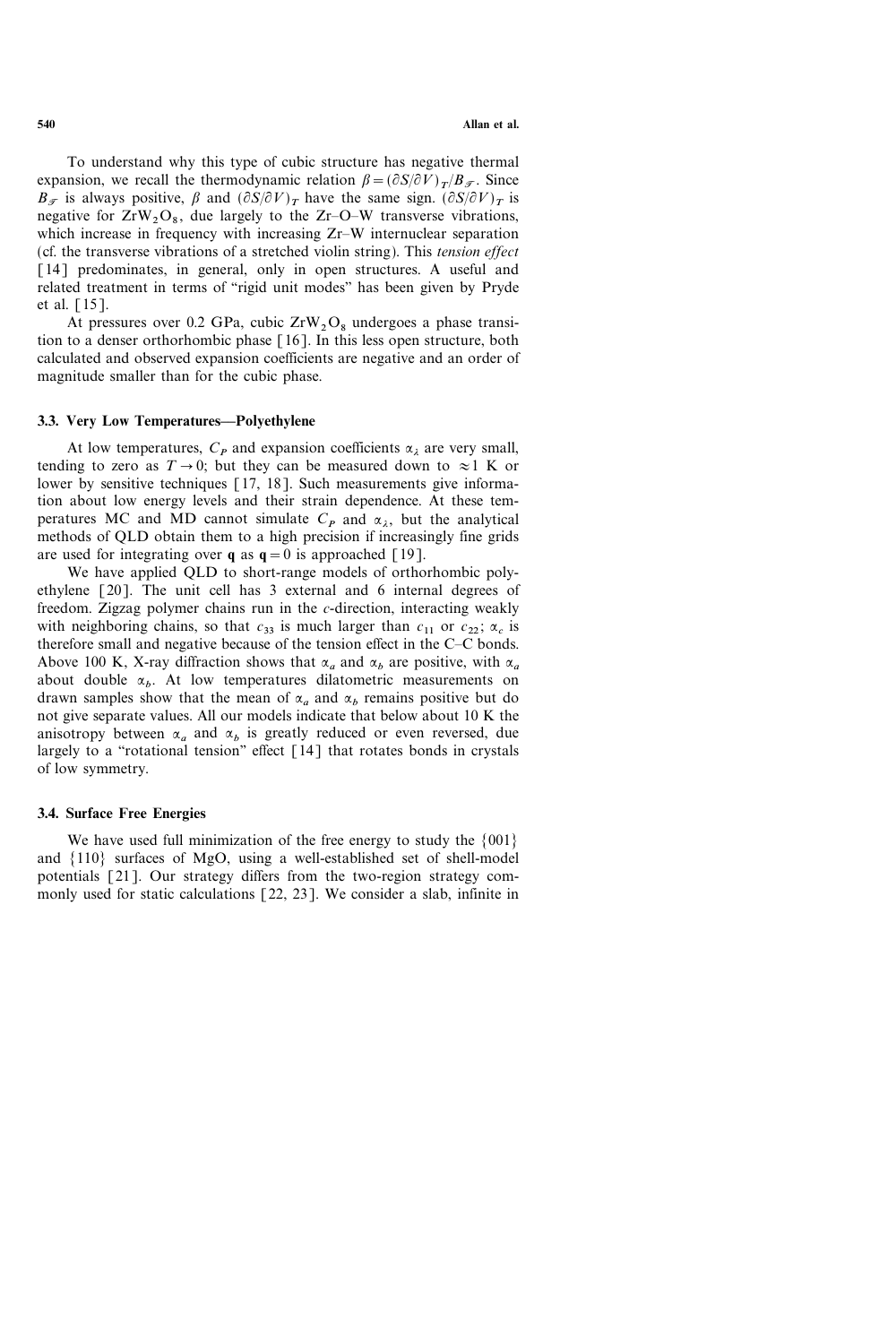

Fig. 2. Calculated surface energies for MgO.

two directions and finite in the other. For a thick enough slab the two faces are essentially noninteracting and can be taken as free surfaces.

Figure 2 shows the calculated temperature dependence of the surface energies. About 10 layers give convergence to 0.001  $J \cdot m^{-2}$ , more than twice the number of layers needed for the static energy to converge. Both surface energies decrease with temperature, the  $\{110\}$  rather more markedly. Imaginary frequencies appear at  $\approx 1600$  K for the  $\{110\}$  surface,  $\approx$  2600 K for the {001} surface, and  $\approx$  2900 K for the bulk, indicating that QLD fails at lower  $T$  for the surfaces than for the bulk, due possibly to surface modes with a high amplitude of vibration. It is tempting to suggest that surface melting occurs at temperatures below the bulk melting temperature (3100 K). Reference 8 contains results for a wider range of oxide surfaces.

# 3.5. Defect Energies and Defect Volumes- $Ba^{2+}$  in MgO

A large  $Ba^{2+}$  substituted for  $Mg^{2+}$  in MgO distorts the lattice greatly. Our detailed study of the defect free energies, enthalpies, and volumes over the range  $0-1500$  K, based on the full minimization of all strains, has been given previously [24].

A superlattice of defects is introduced throughout the macroscopic crystal. The periodicity is then of the superlattice; the supercell contains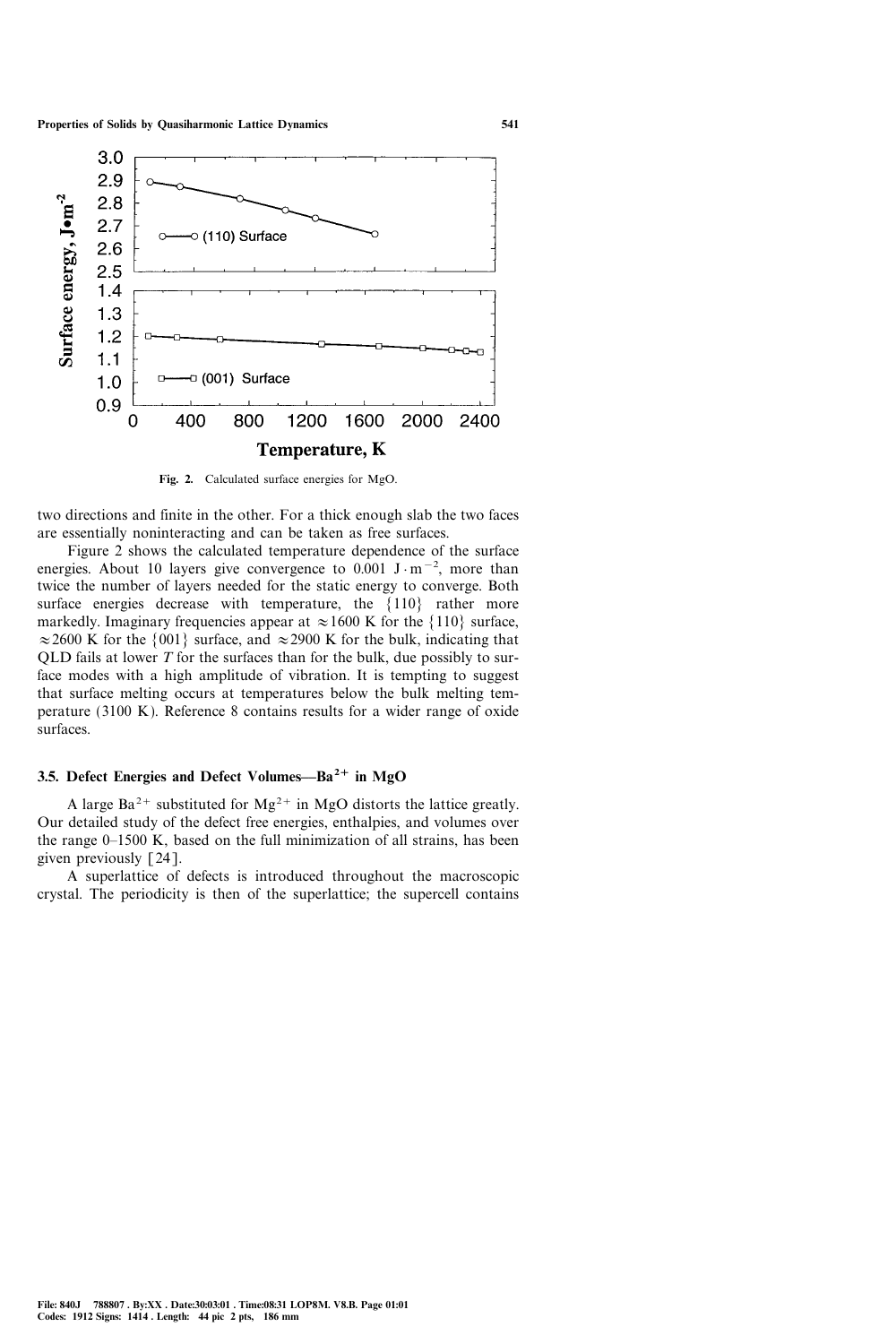many atoms whose equilibrium positions are not wholly determined by symmetry but are described by a set of dimensionless internal strain coordinates  $\varepsilon_k$ . Defect properties, denoted by lowercase letters (e.g.,  $g_p$  denotes the change in Gibbs free energy at constant pressure) can then be computed *both* at constant pressure *and* at constant volume; e.g.,

$$
f_{v} = f_{v}(V, T) = \{F_{dc}(V, T) - F_{pc}(V, T)\}/N_{d};
$$
  
\n
$$
g_{p} = g_{p}(P, T) = \{G_{dc}(P, T) - G_{pc}(P, T)\}/N_{d}
$$
\n(5)

Subscripts  $dc$  and  $pc$  denote "defect crystal" and "perfect crystal," respectively, and quantities in capital letters are free energies  $(F, G)$  of the macroscopic crystal;  $N_d$  is the total number of defects in the macroscopic crystal. No account therefore is taken here of the configurational entropy of randomly positional defects in the lattice; this is asymptotically correct for a single isolated defect and convergence toward properties of an isolated defect occurs as the superlattice spacing is increased.

To calculate  $f_v$ , the external strain is kept constant while the internal degrees of freedom are varied to give the equilibrium configuration at temperature T. Similarly, for  $g_p$ , both external and internal strains are varied to be consistent with the specified pressure.  $u_v$  and  $h_p$  are determined from the terms that contribute to  $f_v$  and  $g_p$ . The volume of formation of the defect,  $v_p$ , follows immediately from the minimization of  $F+P_{ext}V$ .

Figure 3 shows  $h_p(T)$  and  $u_v(T)$  vs T, for a supercell of 216 ions containing one Ba<sup>2+</sup>.  $h_n$  is always greater than  $u_v$  above  $T=0$ ; in the isolated defect limit [25]  $h_p - u_v = (\beta T/\chi_T) v_p$ , where  $v_p$  is the defect volume. Here both  $\beta$  and  $v_p$  are positive. The  $\tilde{T}$  dependence of  $u_v$  is much larger than that of  $h<sub>p</sub>$  and *opposite* in sign. The results confirm the traditional assumption  $\lceil 25, 26 \rceil$  that  $u_v(0)$  and  $u_v(\text{static})$  are fair approximations to  $h_n(T)$ .  $u_v$ (static) is a better approximation when  $T > \Theta_D$ . While the high-temperature values of  $u_v$  extrapolate back toward  $u_v$ (static), this is not true of  $h_n$ . Where, as here, the thermodynamic quantity of interest is determined by the relatively small difference between two large quantities  $(h_n \approx 16 \text{ eV}; \text{ cf. an enthalpy of } \approx 4400 \text{ eV}$  for a supercell of 216 ions), the high precision of the lattice dynamics approach is particularly valuable.

## 3.6. Solid Solutions

Disorder in polar solids has been investigated theoretically largely via point defect calculations (the dilute limit) or, as in the previous section, via supercells. These methods are not readily extended to mixtures or disordered systems with a finite impurity or defect content. Instead, we have developed a configurationally averaged *lattice dynamics* approach to solid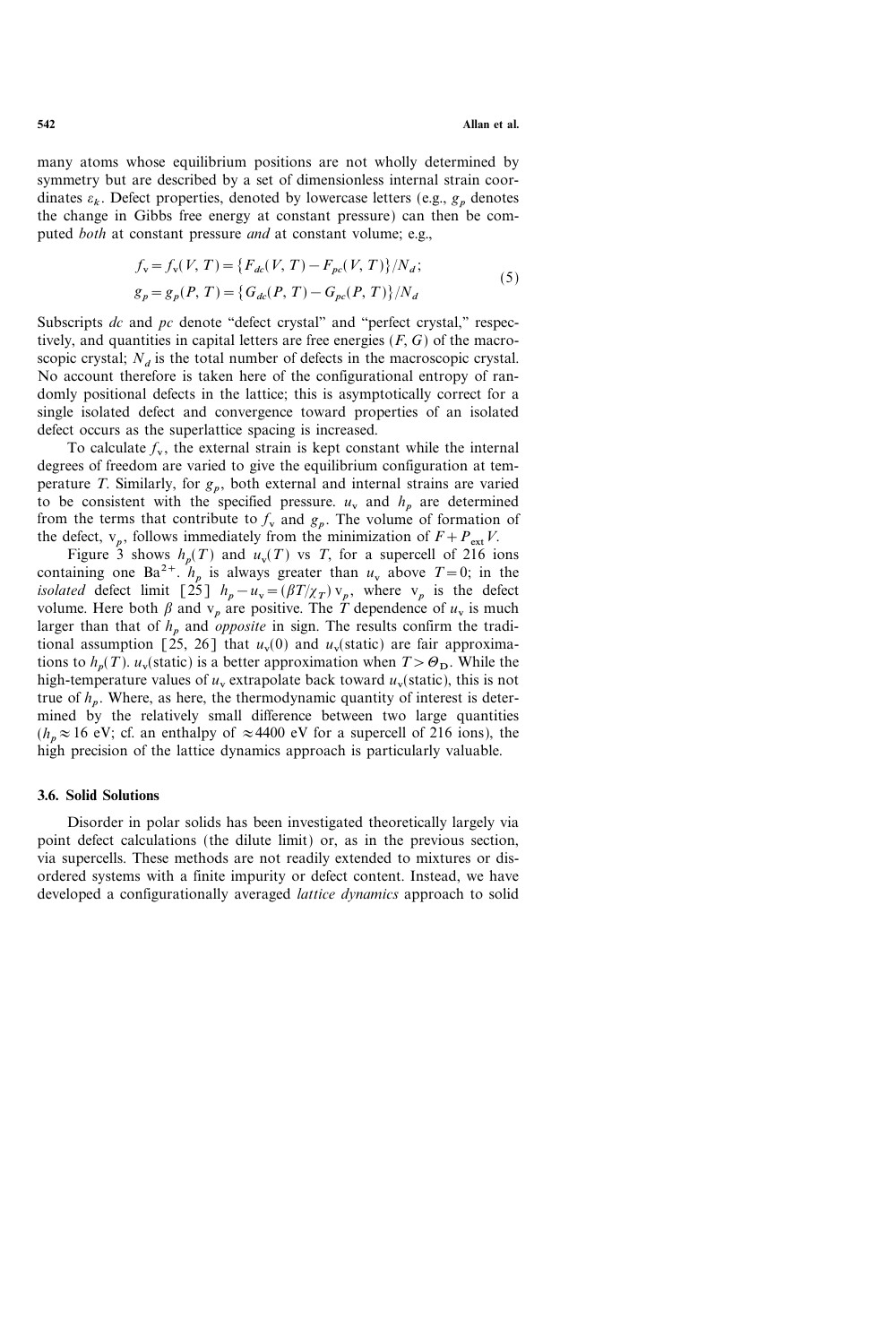

Fig. 3. Temperature variation of  $h_n(\Diamond)$  and  $u_v$  (+) for a supercell of MgO containing 216 ions, with one Mg<sup>2+</sup> replaced by Ba<sup>2+</sup>.  $u_v(0)$  and  $u_{\rm v}$ (static) are also shown.

solutions [27], which evaluates an appropriate thermodynamic average over a (limited) set of calculations for different configurations of cations within a supercell. If  $G_k$  is the optimized free energy of configuration k, the enthalpy and entropy of the solid solution are approximated by

$$
\langle H \rangle = \frac{\sum_{k} H_{k} \exp(-G_{k}/k_{B}T)}{\sum_{k} \exp(-G_{k}/k_{B}T)}, \qquad \langle S \rangle = \frac{\langle H \rangle}{T} + k_{B} \ln \sum_{k} \exp(-G_{k}/k_{B}T)
$$
(6)

Figure 4 shows values of  $\Delta H_{\text{mix}}$  for MnO/MgO obtained in this way with a unit cell of 64 atoms and 32 randomly chosen cation arrangements. The interionic potentials were taken from Ref. 28. The cell size and the number of cation arrangements are sufficient to give convergence in  $\Delta H_{\text{mix}}$ to 0.1 kJ  $\cdot$  mol<sup>-1</sup>. There is excellent agreement (Fig. 4) between QLD and a novel Monte Carlo exchange (MCX) technique also developed by us for solid solutions  $[29]$ . The enthalpy of mixing at 1300 K is symmetric, with a maximum  $\approx 5.4 \text{ kJ} \cdot \text{mol}^{-1}$  (50% MgO, 50% MnO). Agreement with the experimental data of Gripenberg et al. [30] is good; we do not see the asymmetry reported by Raghavan [31]. The calculated value of  $\Delta H_{\text{mix}}$ varies only slightly with temperature. The failure of the mean field (MF)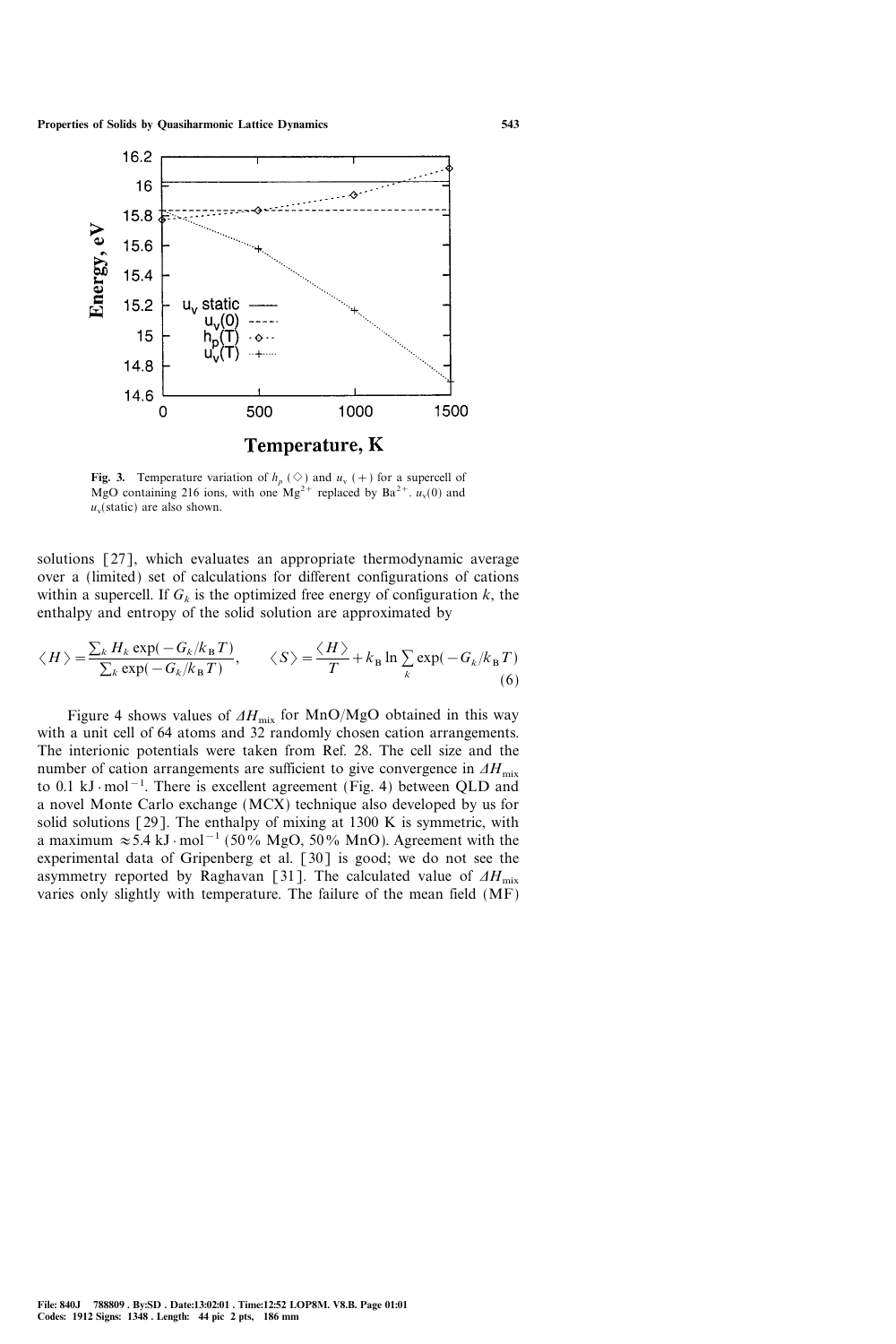

Fig. 4. Calculated values of  $AH_{mix}$  at 1000 K for MnO/MgO given by configurational lattice dynamics (QLD), exchange Monte Carlo (MCX), and mean field theory (MF). Two sets of experimental data are also shown (RG from Ref. 30, GP from Ref. 31).

approximation shows that local structural relaxation or clustering is important.

QLD is particularly useful for quantities such as entropies of mixing since free energies are obtained so readily.  $\Delta S_{\text{mix}}$  includes *both* configurational and vibrational contributions; no assumptions are made about the ideality of the solid solution. Thus calculated entropies of mixing for CaO/MgO (for mole fractions of CaO less than 0.15) show that  $\Delta S_{\text{mix}}$  is larger than the "ideal" value; as with the isolated Ba defect in MgO, the vibrational contribution is positive. This work is currently being extended to  $\Delta G_{\text{mix}}$  and so to phase diagrams.

### 4. CONCLUSIONS

QLD is an economical and precise tool for not only the bulk, but also surfaces, defects, and solid solutions. New methods, such as explicit free energy minimization of a large number of configurations, can deal with high defect levels and increase considerably the contact between experiment and theory in many areas of materials and solid-state research. Future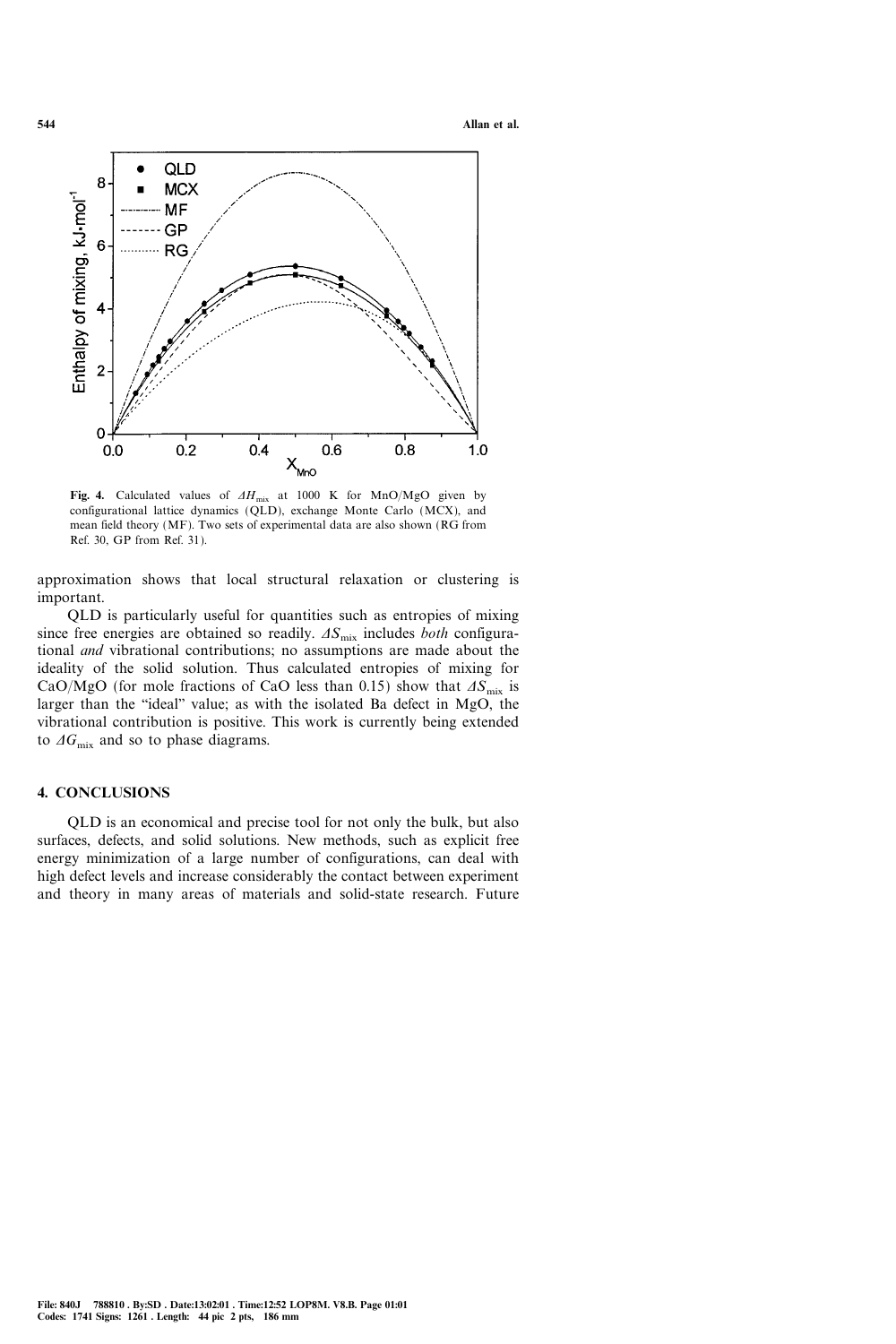applications include calculating ceramic and minerological data (e.g., phase diagrams), possibly at high pressures, and kinetic and mechanistic aspects of solid-state reactions. Codes for ionic solids and metals (using the embedded atom model) are available from the authors [32].

Many properties are highly sensitive to the interionic potentials. In recent years improved potentials have been obtained by fitting to *ab initio* calculations, but in the long run, with increasing computer power, it may be better to develop direct *ab initio* MD and QLD techniques.

### ACKNOWLEDGMENTS

This work was supported by the EPSRC and NERC. G.D.B. acknowledges support from el Consejo Nacional de Investigaciones Científicas y Técnicas de la República Argentina, and his contribution to this work was possible due to a grant from the Fundación Antorchas.

### REFERENCES

- 1. M. B. Taylor, G. D. Barrera, N. L. Allan, T. H. K. Barron, and W. C. Mackrodt, Comp. Phys. Comm. 109:135 (1998). (See Ref. 28 for contact details for obtaining copies of the codes.)
- 2. N. L. Allan, T. H. K. Barron, and J. A. O. Bruno, J. Chem. Phys. 105:8300 (1996).
- 3. L. N. Kantorovich, Phys. Rev. B 51:3520, 3535 (1995).
- 4. A. B. Pippard, The Elements of Classical Thermodynamics (Cambridge University Press, Cambridge, 1964).
- 5. D. C. Wallace, Thermodynamics of Crystals (Wiley, New York, 1972).
- 6. M. B. Taylor, G. D. Barrera, N. L. Allan, and T. H. K. Barron, Phys. Rev. B 57:14380 (1997).
- 7. M. B. Taylor, N. L. Allan, J. A. O. Bruno, and G. D. Barrera, Phys. Rev. B 59:353 (1999).
- 8. M. B. Taylor, C. E. Sims, G. D. Barrera, and N. L. Allan, Phys. Rev. B 59:6742 (1999).
- 9. P. J. Harley, Numerical Algorithms, J. L. Mohamed and J. E. Walsh, eds. (Clarendon Press, Oxford, 1986), p. 239.
- 10. G. D. Barrera, M. B. Taylor, N. L. Allan, T. H. K. Barron, L. N. Kantorovich, and W. C. Mackrodt, J. Chem. Phys. 107:4337 (1997).
- 11. Y. S. Touloukian, R. K. Kirby, R. E. Taylor, and T. Y. R. Lee (eds.), Thermophysical Properties of Matter (TPRC Data Series), Vol. 13 (IFI/Plenum, New York-Washington, DC, 1977).
- 12. T. A. Mary, J. S. O. Evans, T. Vogt, and A. W. Sleight, Science 272:90 (1996).
- 13. J. S. O. Evans, T. A. Mary, T. Vogt, M. A. Subramanian, and A. W. Sleight, Chem. Mater. 8:2809 (1996).
- 14. T. H. K. Barron, Thermal Expansion of Solids, C. Y. Ho, ed. (ASM International, Materials Park, OH, 1998), pp. 1-108.
- 15. A. K. A. Pryde, K. D. Hammonds, M. T. Dove, V. Heine, J. D. Gale, and M. C. Warren, J. Phys. Condens. Matter 8:10973 (1996).
- 16. J. S. O. Evans, Z. Hu, J. D. Jorgensen, D. N. Argyriou, S. Short, and A. W. Sleight, Science 275:61 (1997).